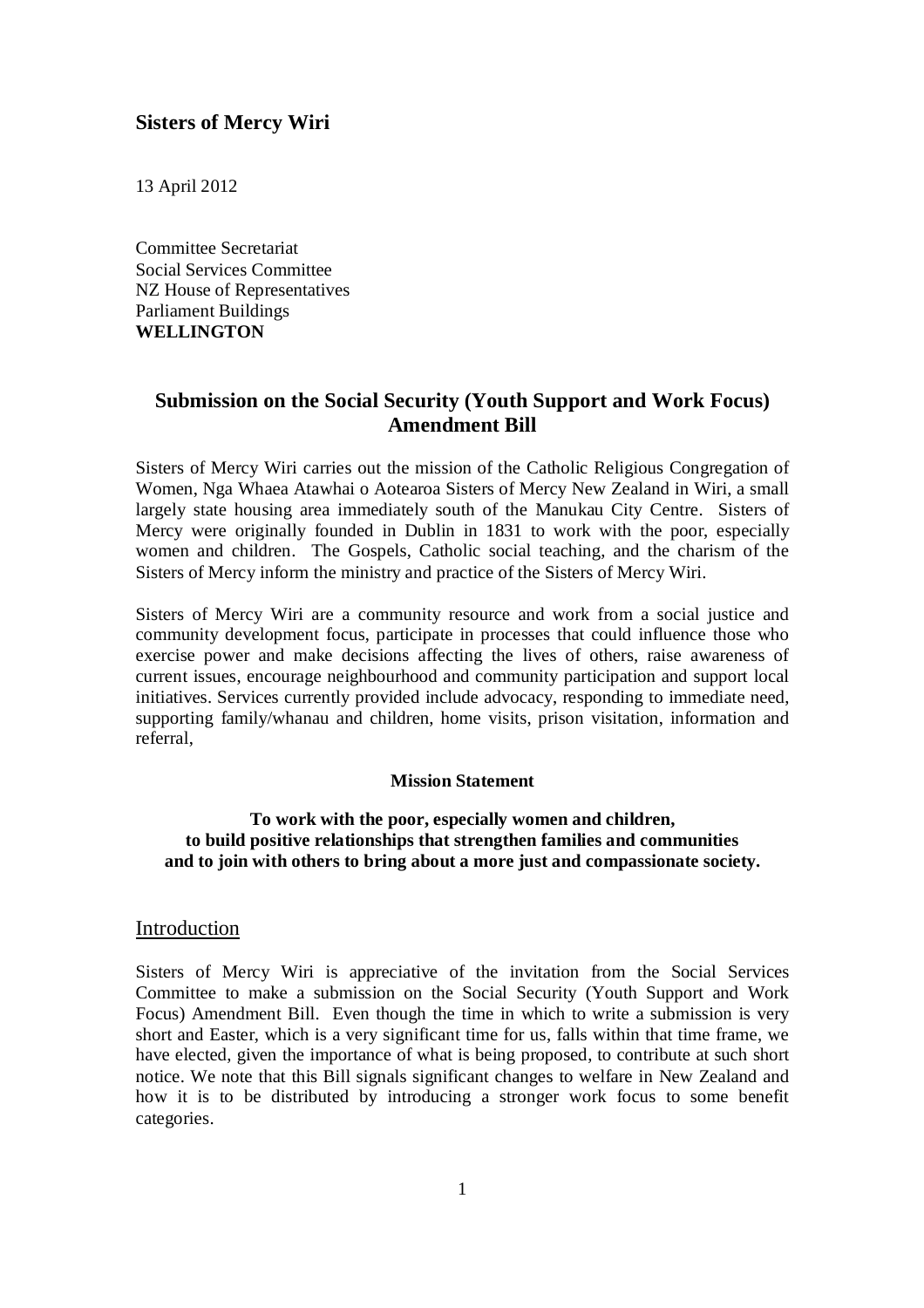Sisters of Mercy Wiri maintain that Government is responsible to each one of its citizens as well as to the country as a whole. From every point of view, we can not afford to leave large numbers of our young people unemployed. This raises the question of the need for meaningful employment for our young people.

From our perspective and experience one of the main difficulties with the focus outlined in the Bill is that the Government is doing little to create meaningful employment, and large numbers of New Zealanders are spending time and effort endeavouring to become employed, and are becoming more and more disenchanted and depressed at their inability to be employed.

Catholic social teaching recognises that distributive justice is an essential part of social justice. While legal justice ensures that everyone is under the same rules, distributive justice recognises that the fruits of our successes, such as wealth, are not ours alone to decide what to do with. It recognises that people have a valid claim to a share of the goods of the earth, which are a result of God's gift to us. ("On a level playing field" Caritas Aotearoa New Zealand Social Justice Series No.16 p.17)

We see a real gap between the concepts of the Social Security (Youth Support and Work Focus) Amendment Bill and the concept of distributive justice. We also see that the concepts in the Bill are incompatible with this as it is with the original concept of welfare in New Zealand, that is to provide a means to enable all New Zealanders to belong to and to participate in society.

## The Youth Package

One of the thrusts of this Bill is to establish tougher obligations on young people receiving a Benefit. Sisters of Mercy Wiri applauds the fact that young people will be expected to continue with full time education, training or work based learning in order to receive a benefit. However, we submit that it is disingenuous to encourage young people to improve themselves for work when there are already large numbers of qualified young people who are unemployed. One such person that the workers in this agency are familiar with is a young man, who more than a year after graduating from University is still unsuccessful in finding employment. He is not alone in this. It is part of our mission to convey hope as we work with others to build positive relationships in families and communities.

The State of the Nation report from the Social Policy and Parliamentary Unit of the Salvation Army (2012) states clearly stated that it is our young people who have borne the brunt of the global recession. The report points out that while unemployment in New Zealand has stabilised youth employment remains high.

We agree that educational attainment is one of the best pathways to lowering the likelihood of being unemployed, earning a higher income and improving social outcomes, but only if there is meaningful work to do. We see a gap in the Bill between the needs of the community and the responsibilities of the Government to ensure that there is work for our young people, and where in the Bill is it spelled out?

Sisters of Mercy Wiri is also concerned that a young person must earn the right to manage his or her own payment. From our perspective managing one's own affairs is a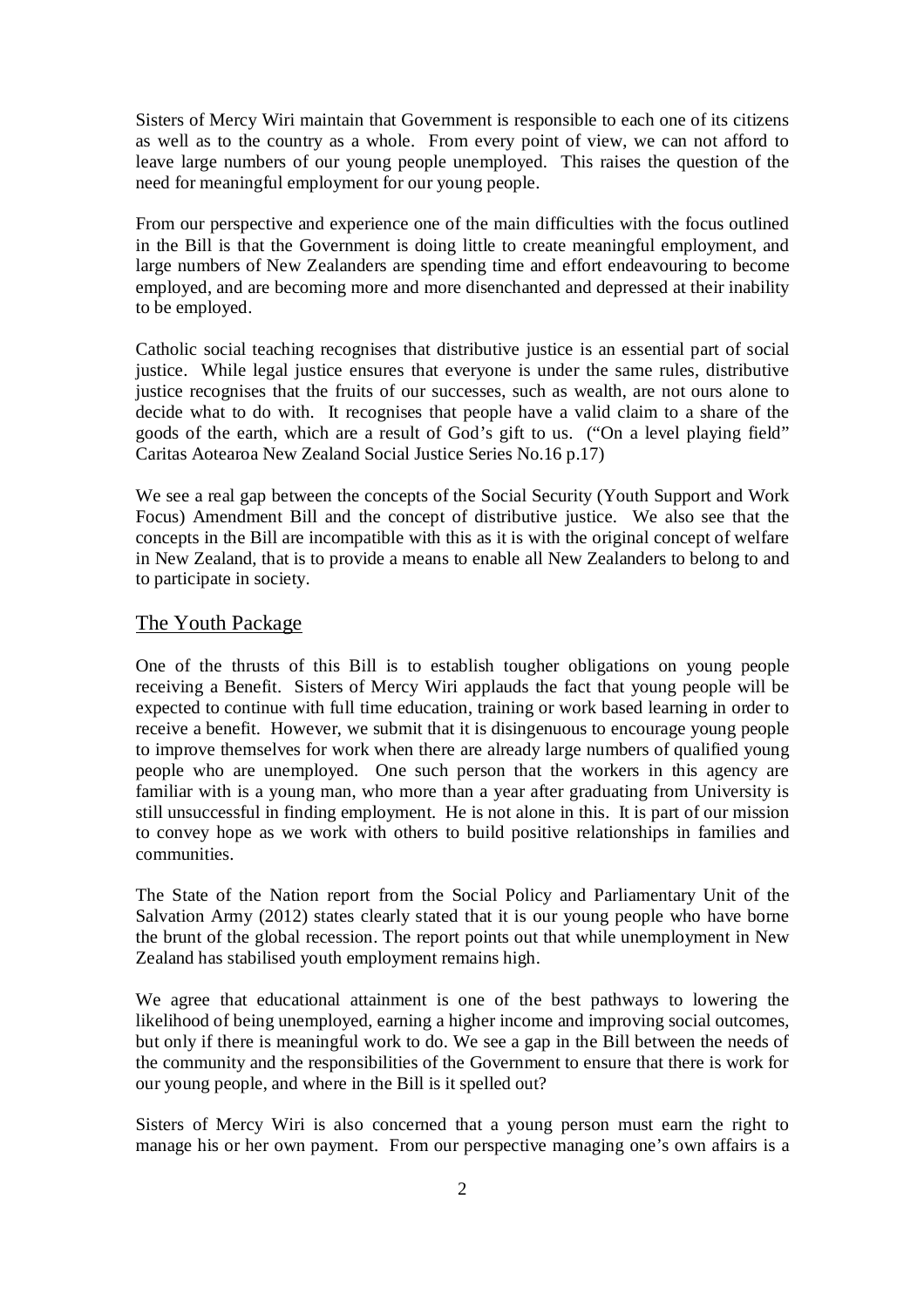right, a right than can perhaps be lost, but not one that must be earned. It is not helpful to treat all our young people who may be the recipients of benefits as if they are at the lowest level. Is there any empirical evidence to suggest that there would be positive outcomes brought about by changes proposed by the Bill? It appears not.

It is our experience here in Wiri that all people, including youth, respond better to encouragement and real support than they do to punishment or having to prove themselves before they are treated as adults. Therefore

#### **Sisters of Mercy Wiri strongly recommends**

- **that if our young people are going to spend money and effort being educated and trained then meaningful work must be provided for them**
- **that a young person continues to have the right to manage his or her own money unless he or she shows that he or she is rejecting that right by not meeting his or her obligations and showing himself or herself to be financially incompetent.**

# Work availability and work preparation for sole parents, widows, women alone and partners

Catholic social teaching upholds that the family is the primary and essential cell of human society and must, therefore, be accorded every economic, social, cultural and moral consideration.

As already outlined by Sisters of Mercy Wiri in our recent response to the Green Paper on Vulnerable Children, our view is that the Government must show leadership in valuing, first of all, parents, and the immensely important task that they have in bringing children to birth and raising them in loving supportive families. We do not see this Bill promoting the valuing of parents and their role in raising children.

Our experience as Sisters of Mercy Wiri is seeing the effect that the lack of adequate parental supervision and availability has on children. When single parents are compelled or even just encouraged to work the results can be very detrimental to family wellbeing and the social education of the children.

The workers from this agency often visit the homes of unsupervised and, in some instances, out of control children and youth to find that parents are working, or are sleeping because they work at odd times, or are doing a course to become work ready. They are unable to provide their children with what is needed, such as their time and availability, as well as the establishing of clear routines and boundaries, particularly between the hours of 7.00 am to 9.00 am and 3.30 pm onwards, because they are often tired, or just not there. Some employees also have to travel long distances to get to their places of employment, which adds to their unavailability to their families

The concept of welfare that is being proposed in this Bill is especially detrimental to the interests of children. When the Welfare State was established in New Zealand, it was to provide people and families with sufficient income to enable them to participate fully in society. This has gradually changed, and now the economic dimension of welfare policy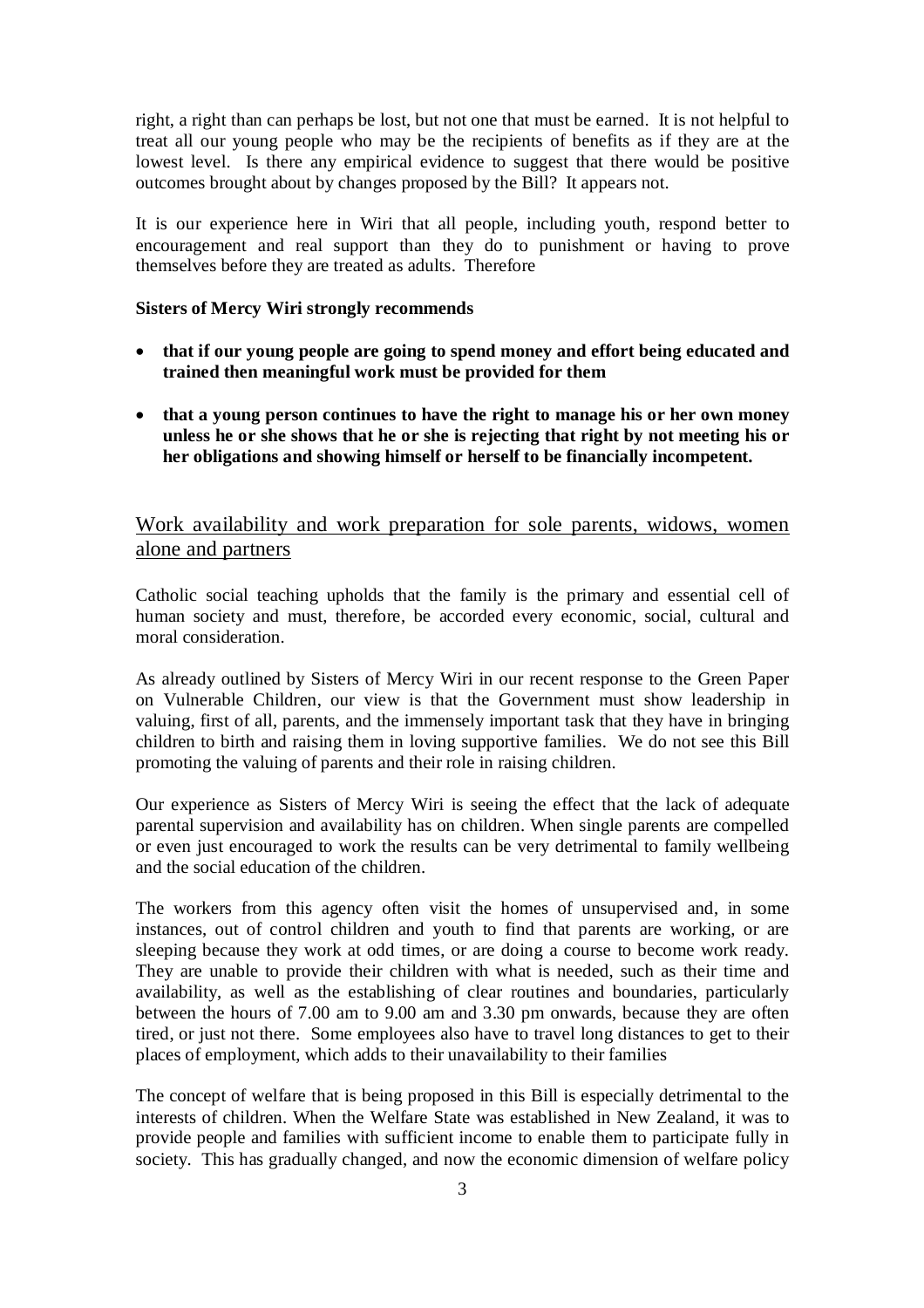favoured by the present Government is designed to serve the interests of the labour market ahead of the interests of children and their families. Parents are seen as part of the labour market or potentially part of the labour market, rather than, primarily, as the carers and nurturers of our children.

The fact that meaningful employment enhances the lives and well being of people is indisputable. It can also allow people to feel included in society and to feel as if they are making a contribution to society and the national good.

However, from the perspective of Sisters of Mercy Wiri there are some serious implications when these concepts are applied too rigorously and in all situations. The ideal that children are cared for and their wellbeing and security are vital to their happiness and development are, in our view, paramount. What is being proposed is detrimental to what was being espoused in the recent Green Paper, that is, that every child is able to 'thrive, belong and achieve'.

Sisters of Mercy Wiri values the unpaid work that women and men do every day in the important work of raising children. The value of such work is undervalued and indeed unrecognised by the proposed legislation.

Sisters of Mercy Wiri acknowledges the right of women and men who are single parents to be employed, and the wonderful contribution that many such parents make to society while raising their children. However, the task of raising children is more important than any other, from every point of view - from that of the children, the parents, the community and the nation.

The lack of sufficient adequate and affordable childcare, especially for low income families, is a further issue that influences significantly the ability of low paid, solo parents to be engaged in paid work.

# **Sisters of Mercy Wiri recommends**

- **that the task of raising and forming children be valued as the most important task that society has**
- **that Government pay parents who stay at home to raise their children, rather than pay them to pay private childcare agencies to do the job.**

## Conclusion

In conclusion, Sisters of Mercy Wiri acknowledges the merit in expecting young people to continue with full time education, training or work based learning in order to receive a benefit. We suggest that a Government which requires this needs to ensure that there is meaningful work for those young people who are in full time education, training or work based learning.

We further suggest that parents need to be seen primarily as the carers and nurturers of children and not just as economic units serving the interests of the labour market. We want to see the unpaid work that men and women do every day raising children given due respect by Government.